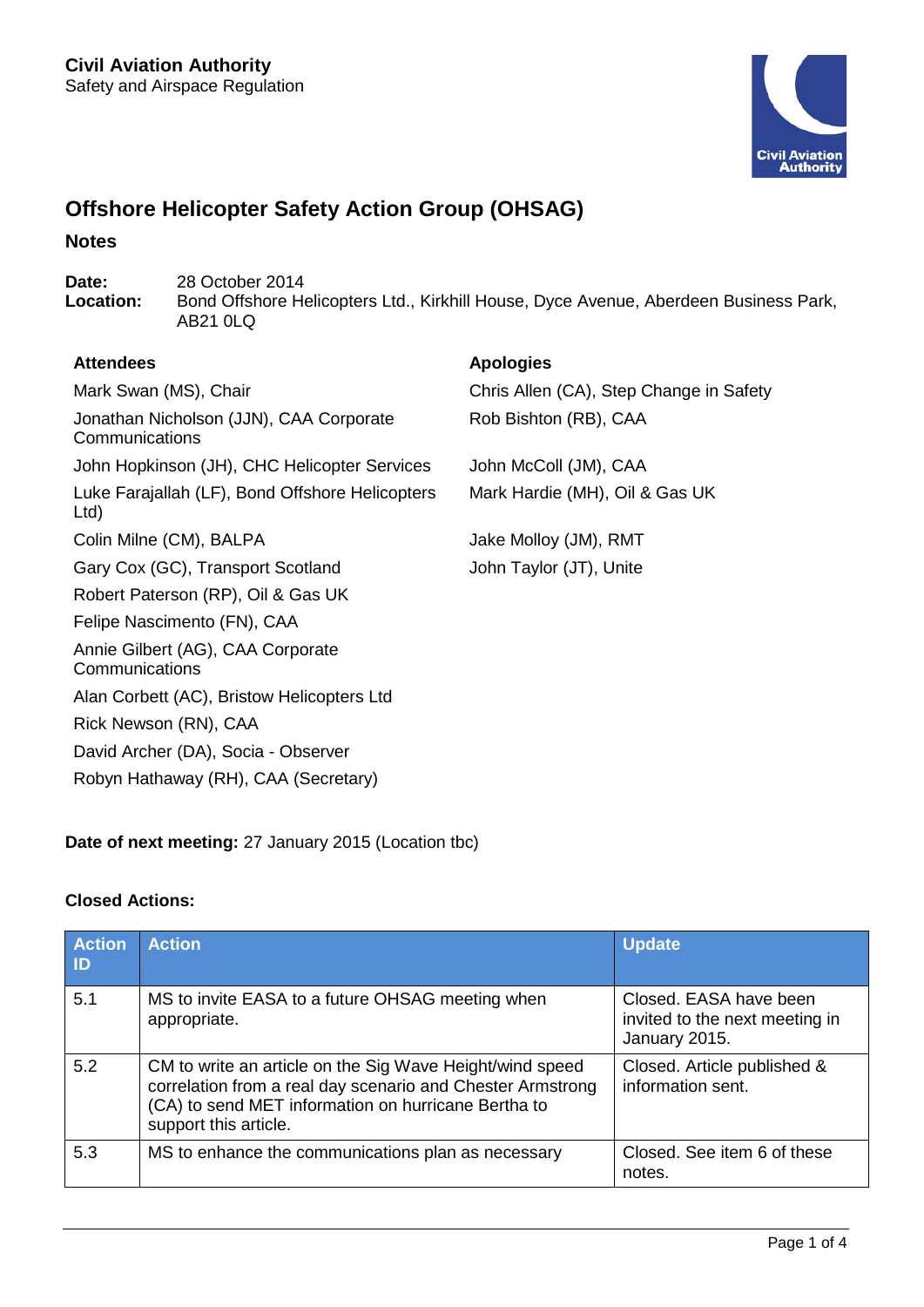| <b>Action</b><br>$\mathsf{ID}$ | <b>Action</b>                                                                                                                             | <b>Update</b>                                                                                                |  |
|--------------------------------|-------------------------------------------------------------------------------------------------------------------------------------------|--------------------------------------------------------------------------------------------------------------|--|
| 5.4                            | Les Linklater to lead and work with JJN on completing the<br>comms for passenger size progress                                            | Closed. Work will be ongoing<br>on comms for passenger size<br>longer term.                                  |  |
| 5.5                            | CA to send ToR for the NUI FFS contract to OHSAG<br>members and add in the request to talk with O&G UK and<br>the unions                  | Closed. ToRs sent & request<br>sent.                                                                         |  |
| 5.6                            | JM to meet with RP to share tools and experience on PBR.<br>(Post Meeting Note: meeting set for 23 <sup>rd</sup> September in<br>London). | Closed. Meeting took place on<br>23 September 2014.                                                          |  |
| 5.7                            | As of the 1 <sup>st</sup> September (once all implemented), LL to work<br>with JJN regarding larger scale Communications                  | Closed. Shape & size work<br>ongoing. See item 6 of these<br>notes.                                          |  |
| 5.8                            | CA to work with John Steel (Irish NAA) to progress their<br>attendance at the OHSAG.                                                      | Closed. Irish NAA have signed<br>up to all actions. Irish NAA will<br>be invited to January 2015<br>meeting. |  |

# **New Actions**

| <b>Action</b><br>ID | <b>Action</b>                                                                                                                                                                                                           | <b>Name</b>                                        |
|---------------------|-------------------------------------------------------------------------------------------------------------------------------------------------------------------------------------------------------------------------|----------------------------------------------------|
| 6.1                 | MS to invite the Irish NAA to the next OHSAG meeting in January<br>2015.                                                                                                                                                | Mark Swan                                          |
| 6.2                 | RH to send updated copy of the progress report to OHSAG members<br>for review. All OHSAG members to review the report and provide any<br>feedback to RH.                                                                | Robyn Hathaway                                     |
| 6.3                 | MS to add text to the Progress Report regarding risk vs. likelihood.                                                                                                                                                    | Mark Swan                                          |
| 6.4                 | CM, RP and JH to review the Helideck dimensions paper further and<br>provide any further comments or questions to RN.                                                                                                   | Colin Milne, Robert<br>Paterson, John<br>Hopkinson |
| 6.5                 | MS and RN to investigate further operations of foreign operators which<br>may not comply with CAP1145 in the UK and provide feedback to LF.                                                                             | Mark Swan, Rick<br><b>Newson</b>                   |
| 6.6                 | JJN and AG to create a proposal for the group regarding<br>communications for the OHSAG including ideas of what can be done<br>and how they can be managed, the proposal to be circulated to the<br>group once created. | Jonathan Nicholson,<br>Annie Gilbert               |

# **Notes from the meeting**

# 1. **Review Actions from previous meeting**

Introductions were made as there were a number of new members attending this meeting. Alan Corbett has replaced Mike Imlach. David Archer was introduced and it was explained that he was observing the meeting to conduct a report into the group and how it was working. DA explained that he would be conducting further conversations with members following this meeting and a report would be provided to the group.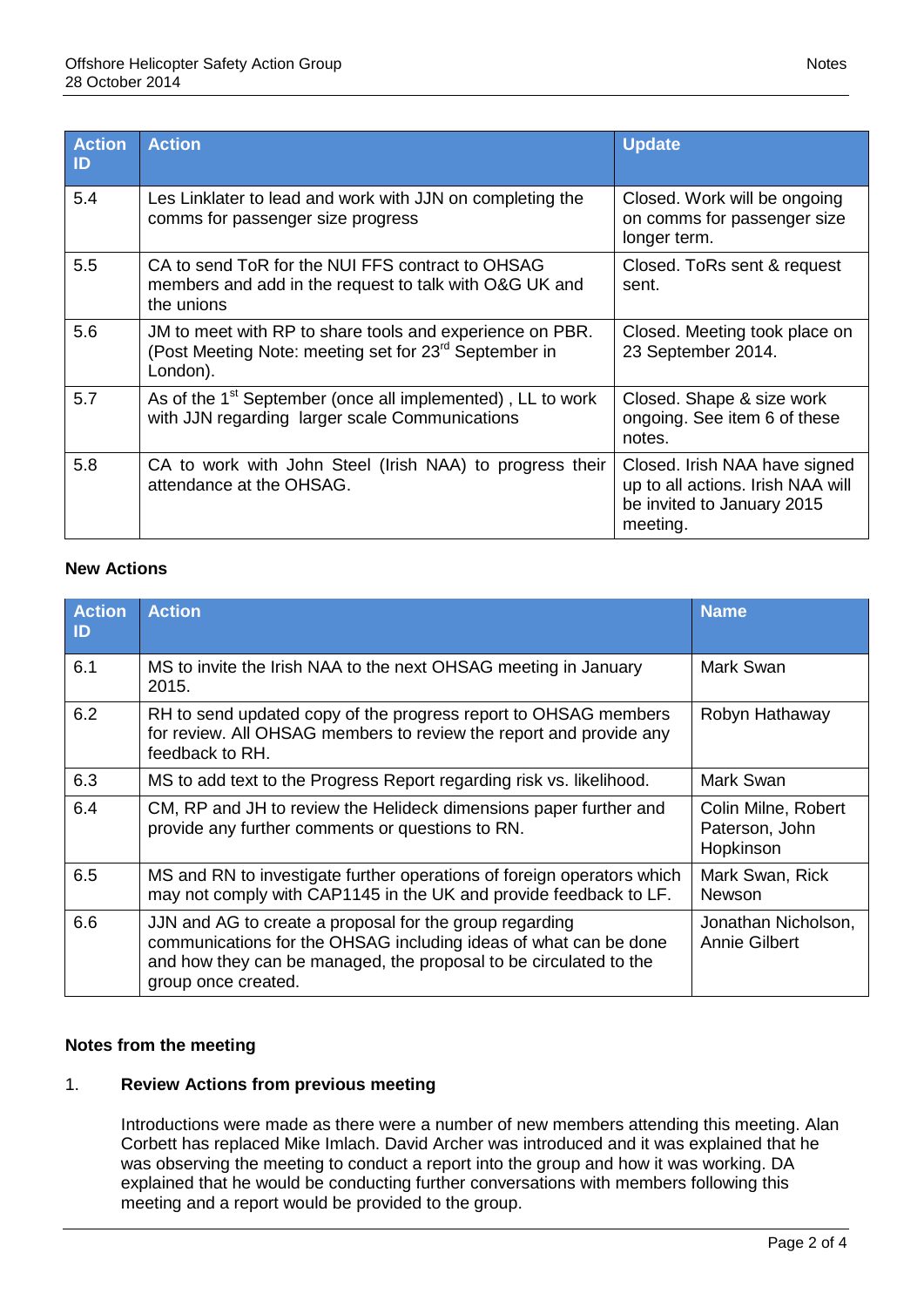All actions from the previous meeting were closed.

All members of the group agreed that a representative from the Irish NAA should be invited to the next OHSAG meeting on 27 January 2015 as they are a strong supporter of the actions and recommendations in CAP 1145.

## **Action: MS to invite the Irish NAA to the next OHSAG meeting in January 2015.**

#### 2. **Review Progress Report**

MS gave a brief update on the drafting of the CAP 1145 Progress Report. The report was due to be published during January 2015. The Challenge Team had been reconvened on 22 October to review the document. Feedback from the Challenge Team had been that the report was not forward looking enough and required more technical detail. The report was currently being updated following this feedback and RH agreed to send the updated version to the group on 29 October.

## **Action: RH to send updated copy of the progress report to OHSAG members for review. All OHSAG members to review the report and provide any feedback to RH.**

The group agreed that there were no major comments to made on the progress report at this time, although it was highlighted that the report should be used to re-emphasise that the purpose of the actions was to stabilise the current safety/survivability aspects but improve the overall standards in the future by minimising the likelihood of risks materialising in the first place. MS agreed that this point would be emphasised in the report.

#### **Action: MS to add text to the Progress Report regarding risk vs. likelihood.**

#### 3. **Review CAA Progress against Actions**

The group reviewed the paper provided on the review of operations to helidecks where the overall dimensions of the helideck and/or the loading values established through the design are insufficient to accommodate the helicopter types in use. The group noted the paper. CM, RP and JH were asked to review the paper further and provide any feedback to RN.

## **Action: CM, RP and JH to review the Helideck dimensions paper further and provide any further comments or questions to RN.**

# 4. **Review Helicopter Operators' progress against recommendations**

The Helicopter Operators provided updates against the recommendations in CAP 1145, reporting good progress. A discussion took place regarding HeliOffshore and how it fits in the wider picture of offshore operators. LF raised a concern regarding membership of the OHSAG and Heli Offshore with regards to operations of foreign operators which may not comply with CAP1145 in the UK. MS agreed to take this point and investigate further and feedback to LF.

## **Action: MS and RN to investigate further operations of foreign operators which may not comply with CAP 1145 in the UK and provide feedback to LF**.